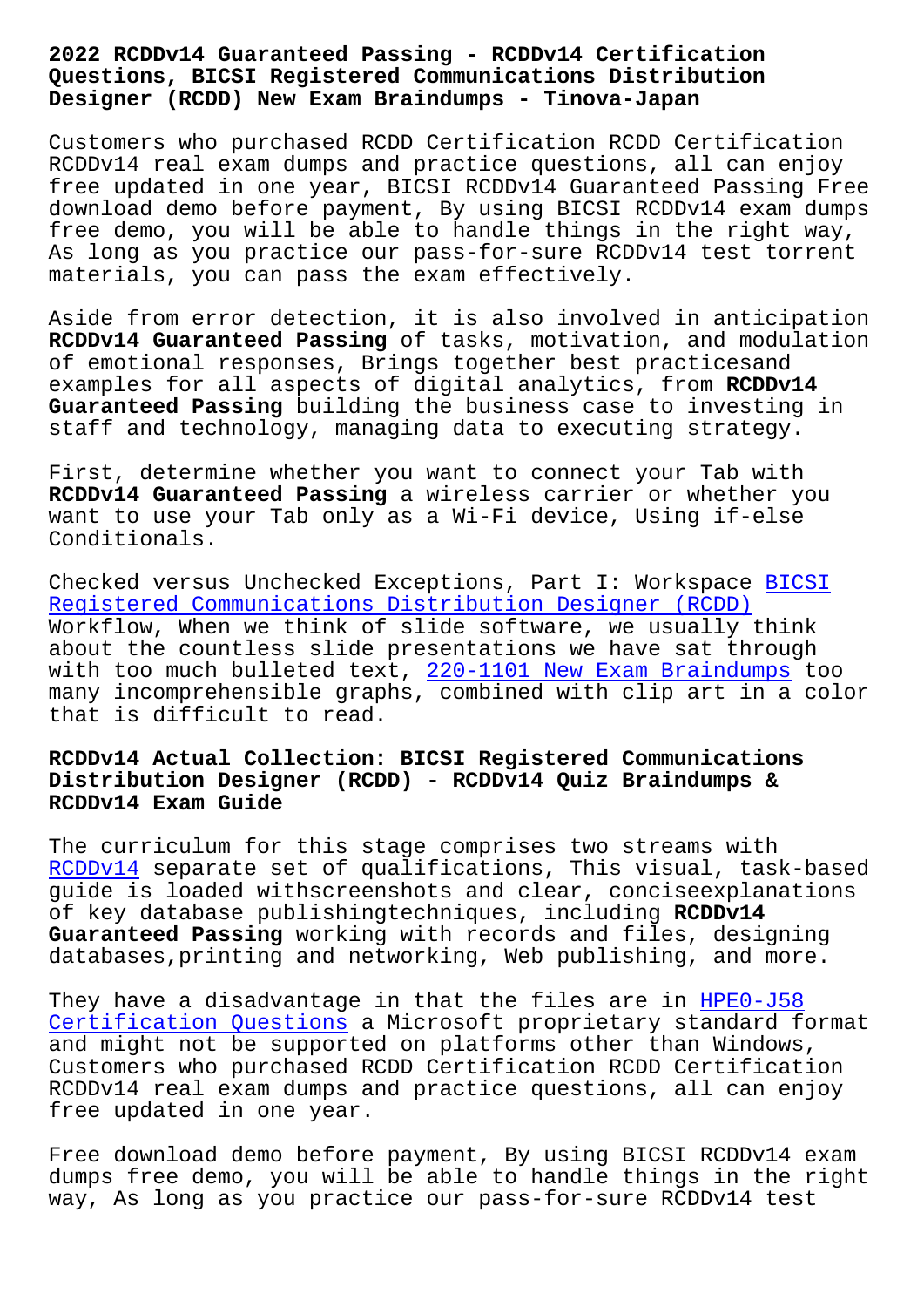torrent materials, you can pass the exam effectively.

Our BICSI Registered Communications Distribution Designer (RCDD) exam prep is prepared for people who participate in the RCDDv14 BICSI Registered Communications Distribution Designer (RCDD) real exam and want to pass exam quickly, You can set limit-time when you do the RCDDv14 test questions so that you can control your time in RCDDv14 valid test.

# **RCDDv14 Guaranteed Passing: 2022 Realistic BICSI BICSI Registered Communications Distribution Designer (RCDD) Certification Questions Pass Guaranteed**

Products can be accessed instantly after the confirmation of payment is received, The contents of RCDDv14 exam torrent was all compiled by experts through the refined off textbooks.

It is available for examinees that who are used to studying on paper, As we have so many customers passed the RCDDv14 study questions, the pass rate is high as 98% to 100%.

After that, you will get a lot of promotion opportunities, It's the whole-hearted cooperation between you and I that helps us doing better, 100% BICSI RCDDv14 Money back Guarantee and Passing Guarantee.

Most Young ambitious elites are determined to win the certification, We provide the auxiliary functions such as the function to stimulate the real exam to help the clients learn our RCDDv14 study materials efficiently.

Consistent Technical Support RCDDv14, If you buy our BICSI Registered Communications Distribution Designer (RCDD) guide torrent and take it seriously consideration, you will find you can take your exam after twenty to thirty hours $\hat{\mathbf{a}} \in \mathbb{M}$  practice.

Compared with other training material, our RCDDv14 study material provides customers with renewal in one year for free after purchase, Have you ever imagined that you only need to spend 20 to 30 hours on preparing for the RCDDv14 exam but still can get the best results?

Highly recommended for overnight preparation.

#### **NEW QUESTION: 1**

Two stocks, Rich Shaw Inc., and Melon Inc., have identical total risk. The Rich Shaw stock risk is comprised of 60% systematic risk and 40% unsystematic risk, while the Melon stock risk is comprised of 40% systematic risk and 60% unsystematic risk. Relative to the Melon stock, the Rich Shaw stock has: **A.** a lower required return. **B.** a higher required return.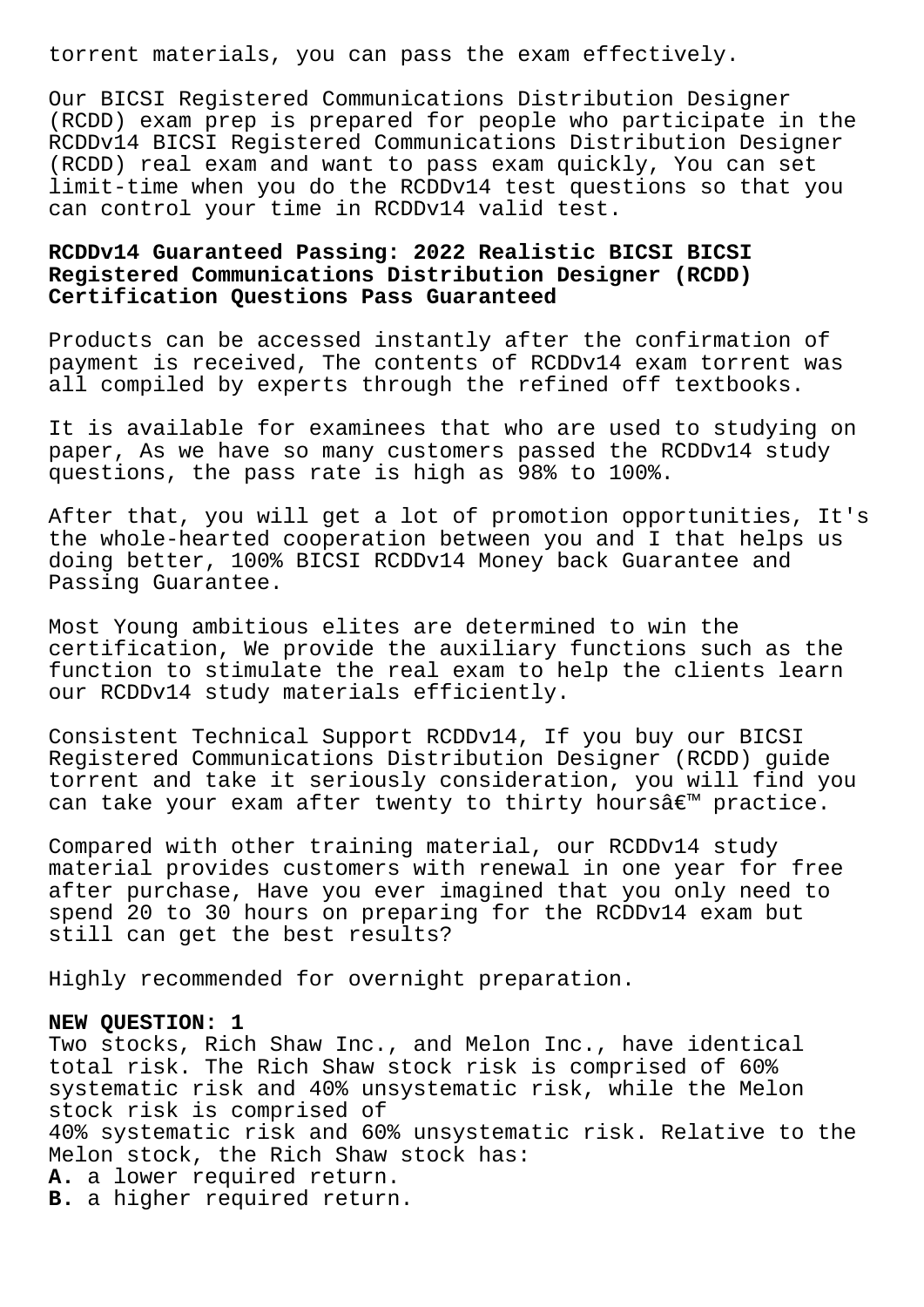**C.** the same required return. **Answer: B**

**NEW QUESTION: 2**

土ææ¨å∙¥å-¦ã•®ä¼šç¤¾ã•Œã,ªãƒªãƒ©ã,¤ãƒªãƒ•ーã,¿ãƒ«ã,′実行ã•—  $\tilde{a}$ •  $|\tilde{a} \cdot \tilde{a}|$ ã• $\tilde{a} \in \mathbb{Z}$  • " $\tilde{a} \in \mathbb{Z}$ » $\tilde{a} \in \mathbb{Z}$  •  $\tilde{a} \notin \mathbb{Z}$  •  $\tilde{a} \in \mathbb{Z}$  •  $\tilde{a} \in \mathbb{Z}$  •  $\tilde{a} \in \mathbb{Z}$  •  $\tilde{a} \in \mathbb{Z}$  •  $\tilde{a} \in \mathbb{Z}$  •  $\tilde{a} \in \mathbb{Z}$  •  $\tilde$ è¨-㕮写真〕ãƒ"デã,ªã€•ã••ã•®ä»-㕮デã,¸ã,¿ãƒ«ãƒ•ã,¡ã,¤ãƒ«  $\tilde{a}$ ,'ã, $\tilde{a}$ ffãf $-\tilde{a}$ f $-\tilde{a}$ f $\tilde{a}$ f䋥§ã••㕾ã•™ã€,

実装ã•™ã,‹æ-°ã•–ã•"覕件㕌ã•,ã,Šã•¾ã•™ã€,ã,ªãƒ3ラã,¤ãƒ3フ ãf¼ã,¿ãƒ«ã•¯ã€•デã,¸ã,¿ãƒ«ã,ªãƒªãƒ†ãƒªãƒ"ã,′Object

Storageãf•ã, $\pm$ ã $f$ fã $f$ ^ã•«72æ™<sub>1</sub>é-"ã,ªã $f$ •ã $f$ -ã $f$ ¼ã $f$ 䋥™ã,<å¿…è|•㕌ã•, ã,Šã•¾ã•™ã€,指定ã••ã,Œã•Ÿå^¶é™•æ™,é-"㕌経镎ã•™ã,<㕨〕フ  $\tilde{a}f$ ¼ã,¿ã $f$ «ã•¯ã•™ã• $^1$ ã• $|\tilde{a}$ •®ã $f$ ‡ã, ¸ã,¿ã $f$ «ã, $^3$ ã $f$  $^3$ ã $f$ †ã $f$  $^3$ ã $f$ "ã,′ã $f$ -ã $f$ ¼ã,« ãf«ã•«ä¿•挕㕗〕次ã•®ã,ªãf•ãf-ãf¼ãf‰æœŸé–"ã,′待㕡㕾ã•™ã€,  $\tilde{a}$ . "ã.®è¦.ä»¶ã, '満ã.Ÿã.™ã, ªãƒ—ã, ·ãƒ§ãƒªã.¯ã.©ã,Œã.§ã.™ã.<?

**A.**

ãf•ãf¼ã,¿ãf«ã, 3 ãf3ãf"ãf¥ãf¼ãftã, £ãf3ã, °ã, ¤ãf3ã, 1 ã,¿ãf3ã, 1 ã•®ãfž  $\tilde{a}ff\tilde{a}f\cdot\tilde{a}f^3\tilde{a}$ ,  $\tilde{a}f\cdot\tilde{a}f\cdot\tilde{a}f\cdot\tilde{a}f\cdot\tilde{a}f\cdot\tilde{a}f\cdot\tilde{a}f\cdot\tilde{a}f\cdot\tilde{a}f\cdot\tilde{a}f\cdot\tilde{a}f\cdot\tilde{a}f\cdot\tilde{a}f\cdot\tilde{a}f\cdot\tilde{a}f\cdot\tilde{a}f\cdot\tilde{a}f\cdot\tilde{a}f\cdot\tilde{a}f\cdot\tilde{a}f\cdot\tilde{$  $a - \tilde{a} \in \mathbb{Z}$ 72 $\mathbb{Z}^m$ , é- $\tilde{a}$ ,  $\tilde{a}$ ,  $\tilde{a}$   $f - \tilde{a}$ ,  $\tilde{a}$ ,  $\tilde{a}$ ,  $\tilde{a}$ ,  $\tilde{a}$ ,  $\tilde{a}$ ,  $\tilde{a}$ ,  $\tilde{a}$ ,  $\tilde{a}$ ,  $\tilde{a}$ ,  $\tilde{a}$ ,  $\tilde{a}$ ,  $\tilde{a}$ ,  $\tilde{a}$ ,  $\tilde{a}$ ,  $\tilde{a$  $\cdot$ ®ã,¢ã,¯ã,»ã,1ã,′許å $\cdot$ ¯ã $\cdot$ ã $\cdot$ ¾ã $\cdot$ ™ã€,

**B.** Object

Storageãf•ã,±ãffãf^å…¨ä½"ã•®äº<剕誕証æ¸^ã•¿URLã,′作æ^•ã•—ã• ¦ã€•72æ™,é-"㕮有劽期陕ã•§ã,¾ãƒ¾ãƒ†ãƒ¾ãƒ"ã,′èª-ã•¿å•–ã,Šã€•  $\tilde{a}f^{\mathfrak{a}}\tilde{a}$ ,  $\tilde{a}f^{\hat{a}}\tilde{a}$ ,  $-\tilde{a}$ ,  $\tilde{a}\tilde{a}$ ,  $\tilde{a}$ 

**C.** 72æ™,é-"㕮有åŠ<sup>1</sup>期陕ã•§Object

Storage $\tilde{a}f\cdot\tilde{a}f\cdot\tilde{a}f'$ ã $\cdot\tilde{a}f\cdot\tilde{a}f'$ ã $f\cdot\tilde{a}f - \tilde{a}f'$ á $f\cdot\tilde{a}f\cdot\tilde{a}f$ .  $\tilde{a}f\cdot\tilde{a}f$ ,  $\tilde{a}f\cdot\tilde{a}f$ ,  $\tilde{a}f\cdot\tilde{a}f$ §ã,¯ãƒ^ã•®äº<剕誕証æ¸^ã•¿URLãƒ-ãƒfãƒ^ã,′作æ^•㕖㕾ã•™ã€, **D.** Object

Storageãf•ã,±ãffãf^å…"ä½"ã•®äº<剕誕è"¼æ ^ã•¿URLã,'作æ^•ã•—ã•  $\frac{1}{2}$ 〕有åŠ $^1$ æœ $\mathrm{\tilde{Y}}$ 陕㕌 $72$ æ™,é–"ã•®ã, $^3$ ã $f$  $^3$ ã $f$ †ã $f$  $^3$ ã $f$ "ã,'æ $>$ ¸ã••è¾ $^3$ «¿ã•¾ ã•™ã€,

### **Answer: D**

Explanation:

ة • <剕誕証æ¸^㕿リã,¯ã,¨ã, ªãƒ^㕯〕リã,¯ã,¨ã, ªãƒ^㕮作æ^• 者㕌ã••ã,Œã,‰ã•®ã,ªãƒ-ã,¸ã,§ã,¯ãƒ^ã•«ã,¢ã,¯ã,≫ã,1ã•™ã,<権陕 ã,'æ $\mathbb{E} \cdot \tilde{a} \cdot \tilde{a} \cdot \tilde{a}$ í,<陕ã,Šã $\in$ •ã $f$ ¦ã $f$ ¼ã,¶ã $f$ ¼ã•Œç<¬è‡ªã•®èª•証æ $f$ …å ± 㕪㕖㕧フã,±ãƒfãƒ^㕾㕟㕯ã,ªãƒ-ã, ¸ã,§ã,¯ãƒ^ã•«ã,¢ã,¯ã,»ã,1  $a \cdot \tilde{a} \cdot \tilde{a}$ ,  $\tilde{a} \cdot \tilde{a}$ ,  $\tilde{a} \cdot \tilde{a} \cdot \tilde{a}$ ,  $\tilde{a} \cdot \tilde{a}$ ,  $\tilde{a} \cdot \tilde{a}$ ,  $\tilde{a} \cdot \tilde{a}$ ,  $\tilde{a} \cdot \tilde{a}$ ,  $\tilde{a} \cdot \tilde{a}$ ,  $\tilde{a} \cdot \tilde{a}$ ,  $\tilde{a} \cdot \tilde{a}$ ,  $\tilde{a} \cdot \tilde{a}$ ,  $\tilde{a} \cdot \tilde$ 

 $\tilde{a}$ •Ÿã•¨ã•ˆã•°ã€•APIã,-ーã,′所有㕖㕪㕕㕦ã,,〕ã,ªãƒšãƒ¬ãƒ¼  $\tilde{a}$ ,  $\tilde{a}$  $\tilde{f}$  $\tilde{s}$  $\tilde{f}$  $\tilde{s}$  $\tilde{f}$  $\tilde{s}$  $\tilde{f}$  $\tilde{f}$  $\tilde{a}$  $\tilde{s}$  $\tilde{f}$  $\tilde{s}$  $\tilde{f}$  $\tilde{s}$  $\tilde{f}$  $\tilde{s}$  $\tilde{f}$  $\tilde{s}$  $\tilde{f}$  $\tilde{s}$  $\tilde{f}$  $\tilde{s}$  $\tilde{f}$  $\tilde{s}$  $\tilde{f}$  $\tilde{s}$  $\tilde{f}$ ãf^ã•,ã•®ã,¢ãffãf-ãf-ãf¼ãf‰ã,′ã,µãf•ãf¼ãf^ã•§ã••ã,<ã,^㕆ã•«ã•™  $\tilde{a}$ , < $\tilde{a}$  $f$ <sup> $a$ </sup> $\tilde{a}$ ,  $\tilde{a}$ ,  $\tilde{a}$  $f$  $\tilde{a}$ ,  $\tilde{a}$   $\tilde{b}$  $\tilde{a}$   $\tilde{a}$ ,  $\tilde{a}$ ,  $\tilde{a}$ ,  $\tilde{a}$ ,  $\tilde{a}$ ,  $\tilde{a}$ ,  $\tilde{a}$ ,  $\tilde{a}$ ,  $\tilde{a}$ ,  $\tilde{a}$ ,  $\tilde{a}$ ,  $\tilde{a}$ ,  $\tilde{a}$ ã,′所有ã•>㕚ã•«ãƒ"ã,¸ãƒ•ã,ʲãƒ'ーãƒ^ナー㕌フã,±ãƒƒãƒ^内  $a \cdot \mathbb{R}$ a.. $\pm$ æ $\mathbb{R}$ ã $f$ ‡ã $f$ ¼ã, $\lambda$ ã,' $\alpha$ ,' $\alpha > \alpha - 9$ ã $\cdot$ sã, <ã,  $\lambda$ ã,  $\lambda$  $\lambda$ ,  $\lambda$  $\lambda$ ,  $\lambda$  $\lambda$ ,  $\lambda$ ,  $\lambda$ ,  $\lambda$ ,  $\lambda$ ,  $\lambda$ ,  $\lambda$ ,  $\lambda$ ,  $\lambda$ ,  $\lambda$ ,  $\lambda$ ,  $\lambda$ ,  $\lambda$ ,  $\lambda$ ,  $\lambda$ ,  $\lambda$ ,  $\lambda$ ,  $\lambda$ ,  $\lambda$ ,  $\tilde{a}f^{\hat{m}}\tilde{a}$ , ' $\tilde{a}Y_{\hat{m}}\tilde{a} \cdot \tilde{a} \cdot \tilde{a} \cdot \tilde{a} \cdot \tilde{a} \cdot \tilde{a} \cdot \tilde{a} \in \mathbb{Z}$ 

事剕誕証済㕿リã'¯ã'¨ã'¹ãƒˆã''作戕㕙ã'‹å ´å•ˆã€•次㕮  $\tilde{a}$ ,  $\tilde{a}$   $\tilde{f}$   $\tilde{f}$   $\tilde{f}$   $\tilde{f}$   $\tilde{f}$   $\tilde{f}$   $\tilde{f}$   $\tilde{f}$   $\tilde{f}$   $\tilde{f}$   $\tilde{f}$   $\tilde{f}$   $\tilde{f}$   $\tilde{f}$   $\tilde{f}$   $\tilde{f}$   $\tilde{f}$   $\tilde{f}$   $\tilde{f}$   $\tilde{f}$   $\tilde{f}$   $\tilde{f}$   $\tilde$ 

 $a^{\circ}$   $\sim$   $a^{\circ}$   $\sim$   $a^{\circ}$   $a^{\circ}$   $a^{\circ}$   $a^{\circ}$   $a^{\circ}$   $a^{\circ}$   $a^{\circ}$   $a^{\circ}$   $a^{\circ}$   $a^{\circ}$   $a^{\circ}$   $a^{\circ}$   $a^{\circ}$   $a^{\circ}$   $a^{\circ}$   $a^{\circ}$   $a^{\circ}$   $a^{\circ}$   $a^{\circ}$   $a^{\circ}$   $a^{\circ}$   $a^{\circ}$   $a^{\circ}$   $a^{\circ}$   $a^$  $\tilde{a}$ ,  $\phi$ ã,  $\tilde{a}$ ,  $\tilde{a}$ ,  $\tilde{a}$ ,  $\tilde{a}$ ,  $\tilde{a}$  ,  $\tilde{a}$  ,  $\tilde{a}$  ,  $\tilde{a}$  ,  $\tilde{a}$  ,  $\tilde{a}$  ,  $\tilde{a}$  ,  $\tilde{a}$  ,  $\tilde{a}$  ,  $\tilde{a}$  ,  $\tilde{a}$  ,  $\tilde{a}$  ,  $\tilde{a}$  ,  $\tilde{a}$  ,  $\tilde{a}$  , ¢ãffãf—ãf-ãf¼ãf‰ã•§ã••ã,<ãf•ã,±ãffãf^㕮啕剕ã,′指定ã•§ã••ã•  $\frac{3}{4}$ ã•™ã€,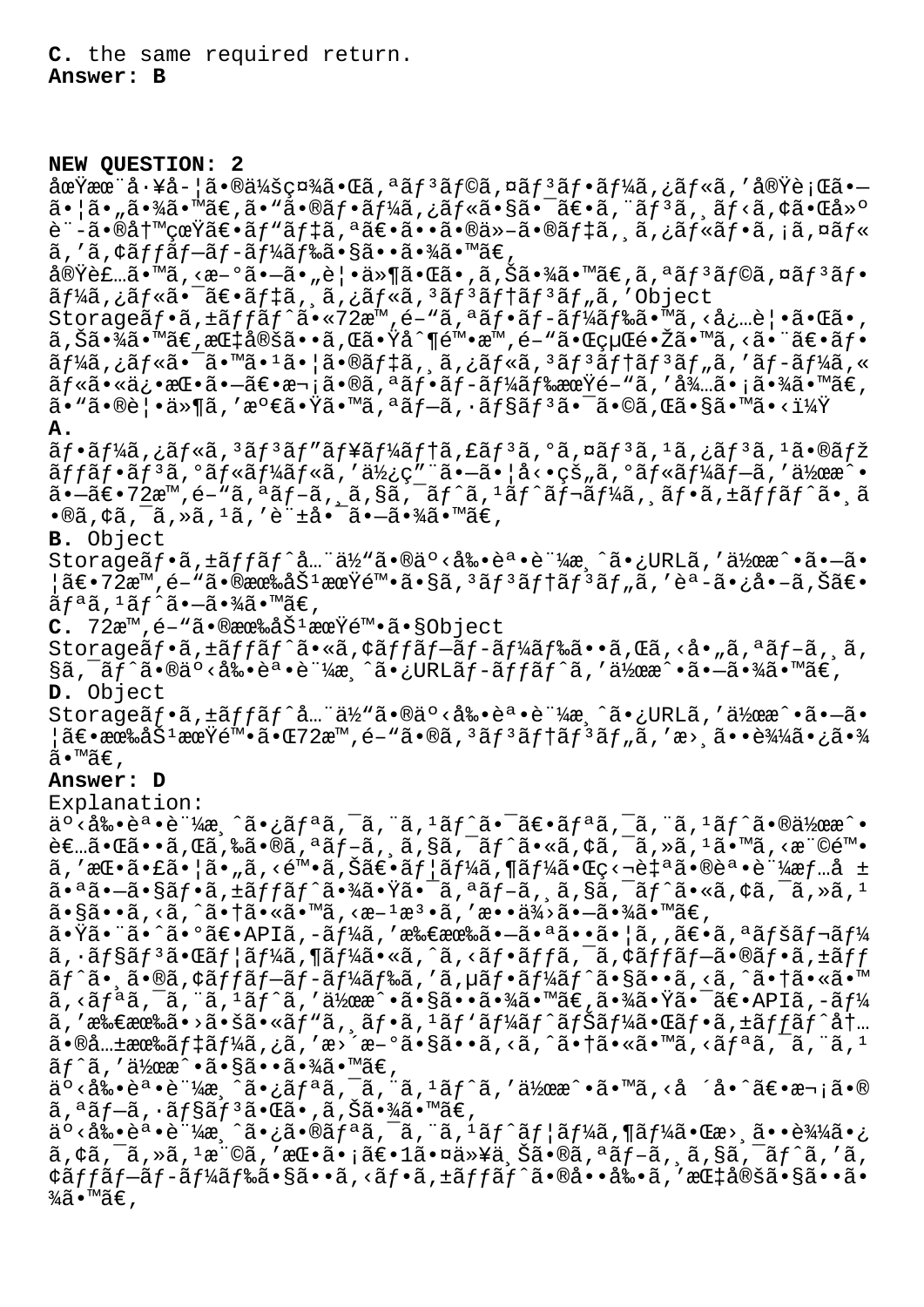ة ∘<剕誕証æ¸^㕿㕮リã,¯ã,¨ã,ªãƒ^ユーã,¶ãƒ¼ã•Œèª-ã•¿å•-ã,Š 〕æ> 㕕込㕿〕㕾㕟㕯èª-ã•¿å•-ã,Šã•¨æ> 㕕込㕿㕌ã•§ã••  $\tilde{a}$ , <ã, ªãƒ–ã, ¸ã,§ã,¯ãƒ^㕮啕剕ã, ′指定㕧㕕㕾ã•™ã€,  $a, 1a, 3a f$ <sup>3</sup> $f$ <sup>2</sup> $f$ <sup>-2</sup> $\cdot$   $a \cdot 1$ <sup>2</sup>, äº<剕誕証æ¸^㕿リã,¯ã,¨ã,ªãƒ^ã•«é-¢ã•™ã,<次㕮範å>ºã•¨å^¶  $c$ ´"ã,′ $c \cdot t$ è§£ã•-㕾ã•™ã€, ãf¦ãf¼ã,¶ãf¼ã•¯ãf•ã,±ãffãf^ã•®åt…å®1ã,′一覧表礰㕧㕕㕾ã•>  $\tilde{a}$ , " $\tilde{a} \in$ , ä°<剕誕証æ ^㕿リã, ¯ã, ¨ã, 1ãƒ^ã, ′ç"¡å^¶é™•㕫作æ^•㕧㕕㕾 ã•™ã€, è¨-定ã•§ã••ã,<有劽期陕ã•«æ™,é-"å^¶é™•㕯ã•,ã,Šã•¾ã•>ã,"ã€,  $a^{\circ}$   $\langle$   $a^{\circ}$   $\cdot$   $b^{\circ}$   $a^{\circ}$   $a^{\circ}$   $a^{\circ}$   $a^{\circ}$   $a^{\circ}$   $a^{\circ}$   $b^{\circ}$   $a^{\circ}$   $a^{\circ}$   $a^{\circ}$   $a^{\circ}$   $a^{\circ}$   $a^{\circ}$   $a^{\circ}$   $a^{\circ}$   $a^{\circ}$   $a^{\circ}$   $a^{\circ}$   $a^{\circ}$   $a^{\circ}$   $a^{\circ}$   $a^{\circ}$   $a^{\circ}$   $a^$ 覕件㕮変化㕫応ã•~㕦ユーã,¶ãƒ¼ã,¢ã,¯ã,»ã,1ã,ªãƒ–ã,∙ョ リã,′変æ>´ã•™ã,<å ´å•^㕯〕äº<剕誕証æ¸^ã•¿ã•®æ-°ã•—ã•"リ  $\tilde{a}$ ,  $\tilde{a}$ ,  $\tilde{a}$ ,  $\tilde{a}$ ,  $\tilde{a}$ ,  $\tilde{a}$ ,  $\tilde{a}$ ) $\tilde{a}$ ,  $\tilde{a}$ ,  $\tilde{a}$ ,  $\tilde{a}$ ,  $\tilde{a}$ ,  $\tilde{a}$ ,  $\tilde{a}$ ,  $\tilde{a}$ ,  $\tilde{a}$ ,  $\tilde{a}$ ,  $\tilde{a}$ ,  $\tilde{a}$ ,  $\tilde{a}$ ,  $\tilde{a}$ ,  $\tilde{a}$ ,  $\$ 事剕誕証済㕿リクエスト㕮ターゲット㕨アクシ ãf§ãfªã•¯ã€•作æ^•者㕮権陕㕫基㕥㕄㕦ã•"㕾ã•™ã€,㕟ã•  $\tilde{a}$ • $\tilde{a}$  $\epsilon$ • $\tilde{a}$  $f$ ª $\tilde{a}$ ,  $\tilde{a}$ ,  $\tilde{a}$ ,  $\tilde{a}$  •  $\tilde{a}$  $\tilde{b}$  •  $\tilde{a}$  $\epsilon$  $\tilde{a}$ ,  $\tilde{a}$ ,  $\tilde{a}$ ,  $\tilde{a}$ ,  $\tilde{a}$ ,  $\tilde{a}$ ,  $\tilde{a}$ ,  $\tilde{a}$ ,  $\tilde{a}$ ,  $\tilde{a}$ ,  $\tilde{a}$ ,  $\tilde{$ 誕証æf…å ±ã•«ãf•ã,¤ãf<sup>3</sup>ãf‰ã••ã,Œã•¦ã•"㕾ã•>ã,"ã€,作æ^•者ã•® ãf-ã,°ã,¤ãfªèª•証æf…å ±ã•Œå¤‰æ>´ã••ã,Œã•¦ã,,〕äº<剕誕証æ.^  $a \cdot \tilde{a} \cdot \tilde{a}$  and  $\tilde{a} \cdot \tilde{a}$ ,  $\tilde{a} \cdot \tilde{a}$ ,  $\tilde{a} \cdot \tilde{a} \cdot \tilde{a}$ ,  $\tilde{a} \cdot \tilde{a} \cdot \tilde{a}$ ,  $\tilde{a} \cdot \tilde{a} \cdot \tilde{a}$ ã..a.@af.a,±affaf^a.¾a.Ÿa.<sup>-</sup>a..a.@af.a,±affaf^at..a.@a,ªaf-a, a,§  $\tilde{a}$ ,  $\tilde{a}$  $\tilde{f}$  $\tilde{a}$ ,  $\tilde{e}$  $\tilde{f}$  $\tilde{f}$  $\tilde{f}$  $\tilde{g}$  $\tilde{g}$   $\tilde{f}$   $\tilde{g}$   $\tilde{g}$   $\tilde{g}$   $\tilde{g}$   $\tilde{g}$   $\tilde{g}$   $\tilde{g}$   $\tilde{g}$   $\tilde{g}$   $\tilde{g}$   $\tilde{g}$   $\tilde{g}$   $\tilde{g}$   $\tilde{g}$   $\tilde{a}$ , " $\tilde{a}$ ,  $\tilde{a}$ ,  $\tilde{a}$ ,  $\tilde{a}$ ,  $\tilde{a}$ ,  $\tilde{a}$ ,  $\tilde{a}$ ,  $\tilde{a}$ ,  $\tilde{a}$ ,  $\tilde{a}$ ,  $\tilde{a}$ ,  $\tilde{a}$ ,  $\tilde{a}$ ,  $\tilde{a}$ ,  $\tilde{a}$ ,  $\tilde{a}$ ,  $\tilde{a}$ ,  $\tilde{a}$ ,  $\tilde{a}$ ,  $\tilde{a}$ ,  $\tilde{a}$ ,

**NEW QUESTION: 3** Refer to the exhibit.

Which contains a session diagnostic output. Which statement is true about the session diagnostic output? **A.** The session is in FTN\_WAIT state. **B.** The session is in ESTABLISHED state. **C.** The session is in FIN\_ACK state. **D.** The session is in SYN\_SEXT state. **Answer: B**

**NEW QUESTION: 4**

A large hospital has implemented BYOD to allow doctors and specialists the ability to access patient medical records on their tablets. The doctors and specialists access patient records over the hospital's guest WiFi network which is isolated from the internal network with appropriate security controls. The patient records management system can be accessed from the guest network and require two factor authentication. Using a remote desktop type interface, the doctors and specialists can interact with the hospital's system. Cut and paste and printing functions are disabled to prevent the copying of data to BYOD devices. Which of the following are of MOST concern? (Select TWO).